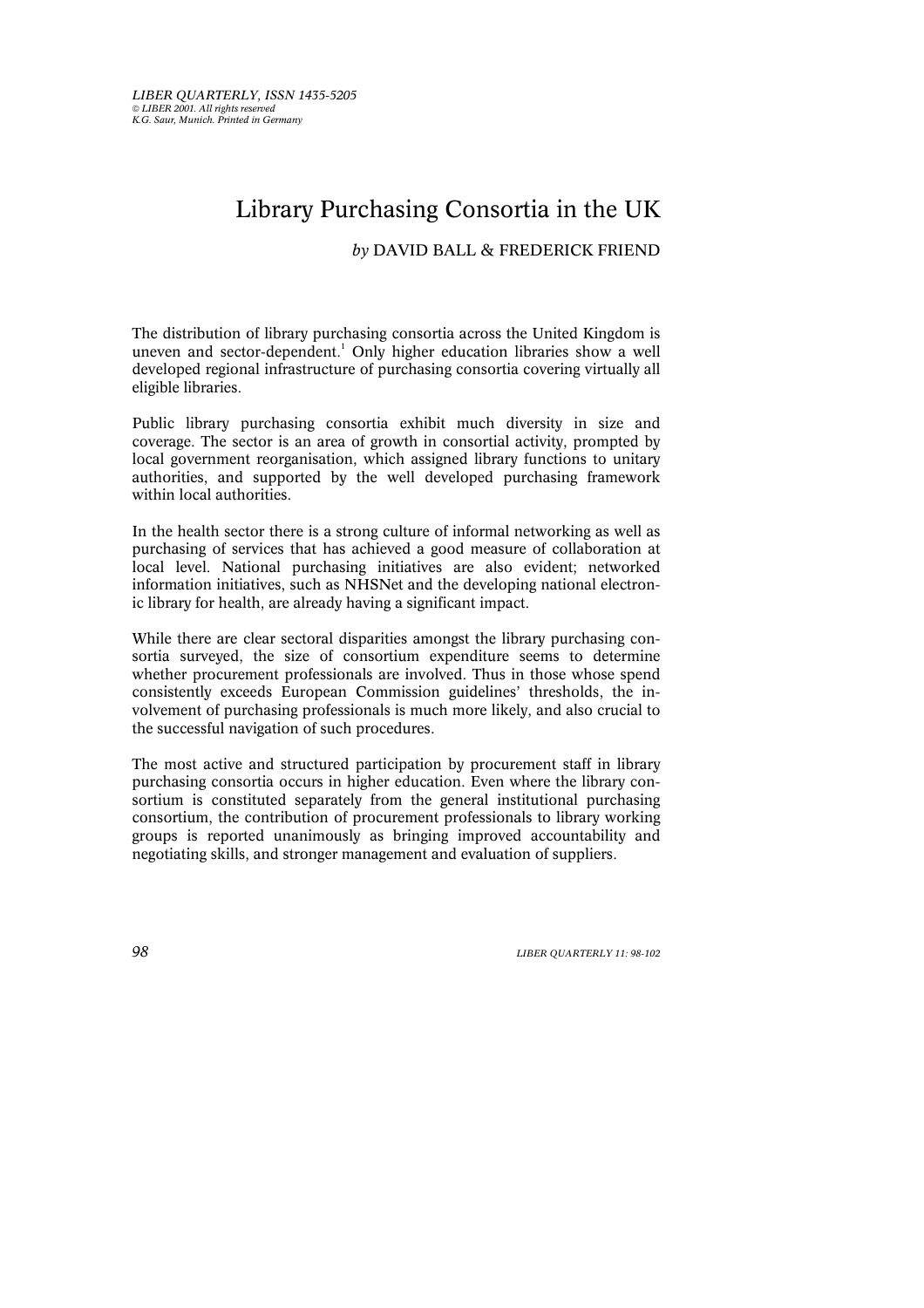The chief mechanism for meeting the diverse needs of individual libraries within a consortium is a combination of framework and bilateral agreements. Consortia will typically negotiate a collective framework agreement with one or more suppliers. Individual libraries, as members of the consortium, will then make bilateral arrangements with these suppliers within the terms of the general framework agreement. The result is a standard agreement that can be tailored to the needs of individual libraries.

Tendering and contract management form the heart of the procurement process. It is here that the involvement of procurement professionals is most valuable. Fundamental to the tender is the specification of the goods and services to be provided. Discussions are currently taking place to develop standard benchmarks to measure suppliers' performance against specifications and to identify performance targets for inclusion in future specifications.

Contracts are mainly for books, periodicals, electronic journals (which may be included with periodicals subscriptions) and library management systems. Supply of audio-visual resources is the subject of consortial agreements by some public library consortia, whilst CD-ROM materials are supplied to one HE grouping.

All higher education consortia report a basic contract period of three years, most with options of renewal for a further two years. Amongst health libraries by contrast annual contracts prevail in the majority of consortia, although one reports a five-year contract in company with two public library consortia. Two public libraries report contracts of one and two years' duration respectively, with renewal options also present in the sector.

Savings on expenditure made possible by consortial agreements differ. The product mix of books and periodicals required varies between library sectors: thus the large volume mass market paperbacks offered by UK publishers, whose multiple purchase might be attractive to public library consortia, would not be suitable for academic libraries.

Most library consortia seem to command a minimum 20% discount on UKpublished books, resulting in an actual saving of 11% of the NBA price. Public libraries are well placed in the type of materials required to benefit from the cost savings involved in domestically produced, mass market high print run titles. The extra purchasing clout attainable by collaborative book acquisition through consortia has yielded discounts of 30% by book suppliers to selected consortia, a level said by some in the book trade to be dangerously close to unviable.

*99*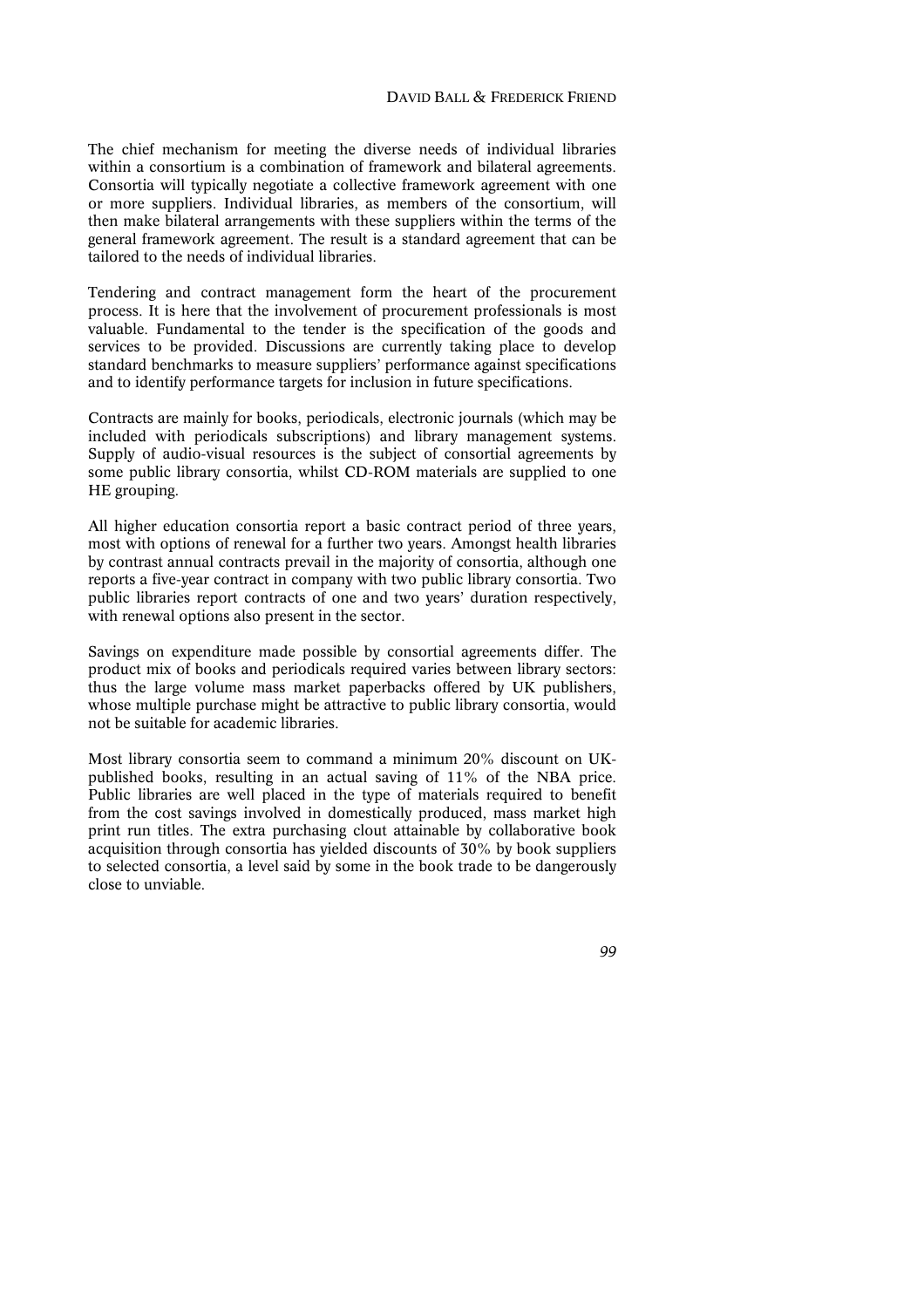## *Library Purchasing Consortia in the UK*

One area of current contention is the offering of split discount levels by book suppliers: a supplier will offer a headline discount on items where they receive a certain level of discount from the publisher; other items are supplied at no discount or are surcharged. Consortia dislike this approach: it is very difficult to monitor; a tendency has been observed of not reaching the average levels of discount, across all items, indicated at the tender stage by suppliers.

Periodicals supply also operates according to established patterns, but pressures on periodicals suppliers are reducing discounts on offer to libraries. Here again there is strong market segmentation, with periodicals expenditure noticeably not included in existing public library consortium contracts. Typical discount levels lie in the region of 1-1½%.

Certain estimates of savings in books and periodicals may be made, based on the levels cited above for the range of materials ordered by consortia and reported expenditure patterns. For the purposes of these (conservative) estimates, account has been taken of the different types and provenance of monograph material to arrive at the indicative across-the-board discounts below.

| Library sector                                      | <b>Books</b><br>Expenditure | Discount on<br><b>NBA</b> Price | Savings    |
|-----------------------------------------------------|-----------------------------|---------------------------------|------------|
| Indicative HE library<br>consortia expenditure      | £31,124,984                 | 9%                              | £2,801,249 |
| Indicative public library<br>consortium expenditure | £14,567,310                 | 17%                             | £2,476,442 |
|                                                     |                             | Total                           | £5,277,691 |
| Library sector                                      | Periodicals                 | Discount                        | Savings    |
| Indicative HE library<br>consortia expenditure      | £32,600,072                 | 2%                              | £652,001   |
| Indicative NHS library<br>consortia expenditure     | £1,421,065                  | $1.5\%$                         | £21,316    |
|                                                     |                             | Total                           | £673,317   |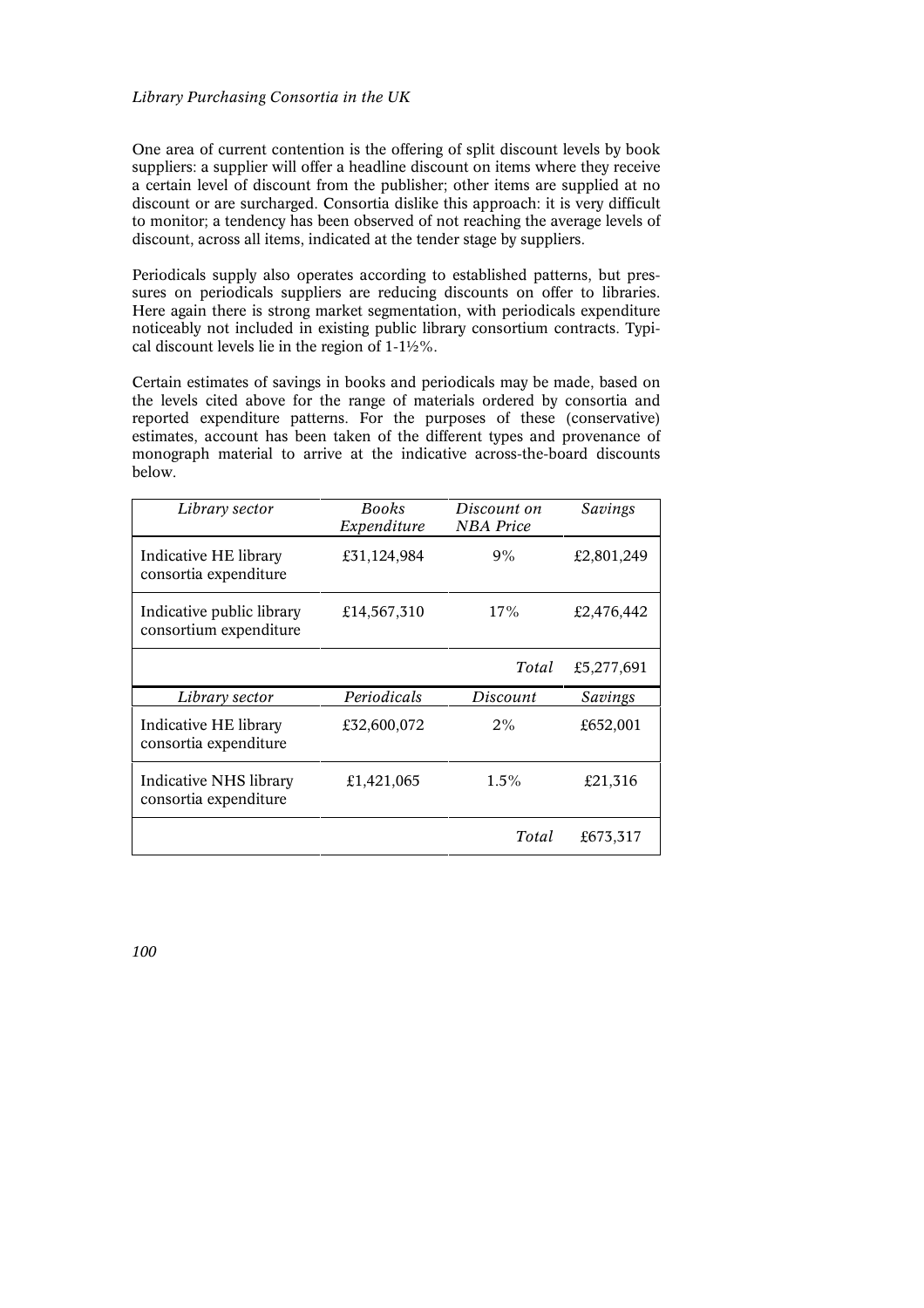Current areas of activity and discussion are:

- Benchmarking suppliers' performance;
- Split discounts for book contracts;
- Experiments with models for purchase of electronic materials (e.g. by the Southern Universities Purchasing Consortium);
- Relationship of national and regional initiatives;
- Proliferation of public library consortia.

A system of national consortium purchasing has recently been developed amongst the UK's higher education institutions. (, Higher education' in the UK means education courses leading to a degree or diploma.) It is organised on a nationwide basis by the Joint Information Systems Committee (JISC) of the UK government agencies that fund higher education. The programme is called the Distributed National Electronic Resource (DNER), and within the DNER there are various initiatives*,* one of which is NESLI.

NESLI is the National Electronic Site Licence Initiative set up by JISC, the Joint Information Systems Committee, on behalf of university libraries in the UK for the purchase of electronic copies of academic journals. NESLI is a national initiative to secure better value for UK academic libraries in the purchase of journal subscriptions. It developed from an earlier scheme, the 'Pilot Site Licence Initiative', whose aim was purely financial, to achieve lower prices for journal subscriptions. The aim of NESLI is partly financial but also cultural. NESLI offers higher education institutions the opportunity to make a cultural shift towards electronic information provision in a cost-effective way. NESLI's objective is still partly financial, in that no cultural shift will be possible unless libraries can be offered prices for electronic access which they can afford, particularly during any period of dual provision of paper and electronic versions. NESLI is also different from the Pilot Site Licence Initiative in that NESLI is a long-term initiative. Pilot Site Licence Initiative was very valuable, both financially and as experience in negotiating and administering a national licence, but it was only a three-year initiative and the time came to move on from a "pilot" into the kind of long-term arrangement higher education institutions need. That need is defined in NESLI as being for electronic access to academic journals. We all have our own views about the speed of transition from paper to electronic that is possible or desirable, but there is a consensus that a high proportion of access to journal literature in the future will be electronic, even if paper continues to be the medium of publication for a certain proportion of journals. Many of the deals being

*101*